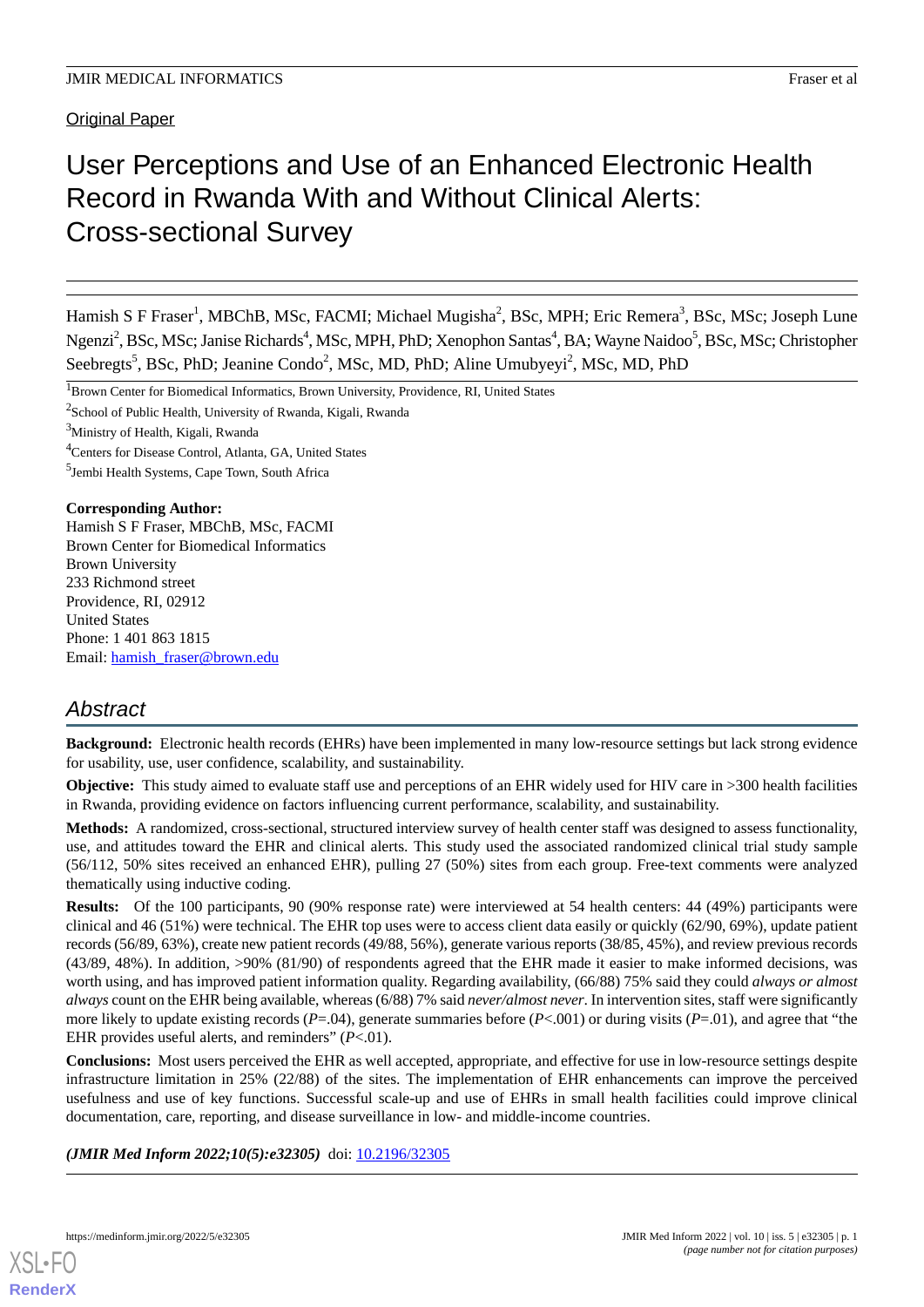#### **KEYWORDS**

electronic health record; eHealth; HIV/AIDS; survey; Rwanda; implementation science

# *Introduction*

#### **Background**

Effective and high-quality health care requires high-quality, timely health information—"Information is care" [[1\]](#page-11-0). Scaling up effective care for millions of patients with HIV in resource-limited settings such as sub-Saharan Africa required the development of new paradigms for the collection, storage, viewing, and analysis of clinical data and health information [[2\]](#page-11-1). Most health centers treating HIV started with only structured paper records. As the volume of patient data grew and in-country digital capacity improved, electronic tools were introduced. Many early electronic health records (EHRs) in resource-limited settings have been developed for HIV care, including those in Malawi [[3\]](#page-11-2), Kenya [[4\]](#page-11-3), and Haiti [\[5](#page-11-4)]. These projects demonstrated the feasibility of deploying health information systems, improvements in reporting to ministries of health (MoHs) and donors, and the ability to monitor the continuum of care. Furthermore, this initial evidence also suggested that the use of EHR systems for HIV, tuberculosis (TB) and multidrug-resistant TB treatment could improve the quality of care [[2\]](#page-11-1). A critical challenge to improving the quality of care in low-income settings is the ability to achieve long-term, consistent EHR use at a large scale. To better understand the perceptions and clinical uses of EHR systems that support improved use and care in Rwanda, we conducted a quantitative user survey supplemented by free-text questions. For the purposes of this study, the terms *electronic health record* and *electronic medical record* are used interchangeably.

#### **HIV Care in Rwanda**

<span id="page-1-0"></span>Rwanda is an East Central African country bordering Tanzania, Uganda, Burundi, and the Democratic Republic of the Congo. Rwanda had a per capita income of US \$773 in 2018, up from US \$241 in 2004 [[6\]](#page-11-5), and has made great progress in rebuilding its health care systems after the genocide against Tutsi in 1994. A major health challenge Rwanda has faced, along with

neighboring countries in Africa, is the HIV epidemic. A 2018 to 2019 survey indicated that HIV prevalence among adults aged 15 to 49 years was 2.6% [[7\]](#page-11-6). Great strides have been made in the treatment of patients who are HIV positive, including improvements in the prevention of mother-to-child transmission uptake, and reduction in the rate of loss to follow-up for patients receiving antiretroviral therapy (ART) in Rwanda. This is demonstrated by the near achievement in 2019 of the 2020 Joint United Nations Programme on HIV/AIDS 90-90-90 goal, with 84% of adults who were HIV positive knowing their status, 98% of those knowing their status on ART, and 90% of those on ART having a suppressed viral load [[7\]](#page-11-6). From the beginning of the HIV treatment scale-up, the Government of Rwanda has emphasized care and prevention in rural areas as well as in urban settings; recruitment, training, and supervision of community health workers; and the use of health information systems. These information systems included national-level surveillance systems for HIV care [[8](#page-11-7)[,9](#page-11-8)], mobile health systems to support antenatal and primary care, and patient information or EHR systems mainly for supporting HIV care in health centers and hospitals. The 3 main EHR systems used have been OpenMRS (OpenMRS Inc) in health centers and 36 district hospitals offering HIV services, IQcare (International Quality Care, Palladium Inc) [[10\]](#page-11-9) in some health centers (now replaced by OpenMRS), and OpenClinic (OpenClinic GA) [\[11](#page-11-10)] in some hospitals. Since 2009, the MoH has moved to using OpenMRS for all HIV health centers and most hospitals in the country.

#### **OpenMRS**

OpenMRS is an open-source software platform for building EHRs, with a focus on health care needs in low- and middle-income countries (LMICs). Founded in 2004, the OpenMRS community set goals to create a public software platform to assist health care organizations worldwide in developing EHR systems that were adaptable to local needs, owned by local organizations, and programmed by local developers as much as possible [\[12](#page-12-0)] [\(Textbox 1](#page-1-0)).

**Textbox 1.** The OpenMRS electronic health record system.

OpenMRS has an unusual modular architecture allowing modules from the core development team to be mixed with modules from other developers to create flexible and updatable systems, with typical implementations using 35 to 45 modules. This ensures the core OpenMRS code is common to nearly all OpenMRS installations. Data are stored using a concept dictionary allowing flexibility in data capture and translation to other languages [\[12\]](#page-12-0). This approach also supports a range of standards for data storage and exchange with mappings available for a range of coding standards such as the International Classification of Diseases, 10th Revision, and Logical Observation Identifiers Names and Codes in the master Columbia International eHealth Laboratory concept dictionary.

Adapting OpenMRS to new uses typically requires technical expertise including Java programming if new modules are required. There were limitations to the older user interface used in this project (which has now been superseded), requiring care in developing clinical workflows. OpenMRS has been adapted to support a wide range of care including HIV, multidrug-resistant tuberculosis, primary care, emergency care, heart disease, oncology, and surgery. A Server Monitoring Tool module was developed to track system uptime and downtime, daily data entry rates, and completeness of key variables. The Server Monitoring Tool was used as part of the larger evaluation study in Rwanda.

OpenMRS was developed by a collaboration among the Academic Model Providing Access to Healthcare project in Kenya with the Regenstrief Institute in Indiana, United States; the Partners In Health Informatics team in Rwanda and Boston, Massachusetts, United States (HSF); and the informatics lead of the South African Medical Research Council (now CEO of Jembi Health Systems, Cape Town, South Africa—CS). Ongoing maintenance of the core OpenMRS platform is accomplished through the OpenMRS community—a worldwide network of volunteers with technology, health care, and international development expertise.

 $XS$  • FC **[RenderX](http://www.renderx.com/)**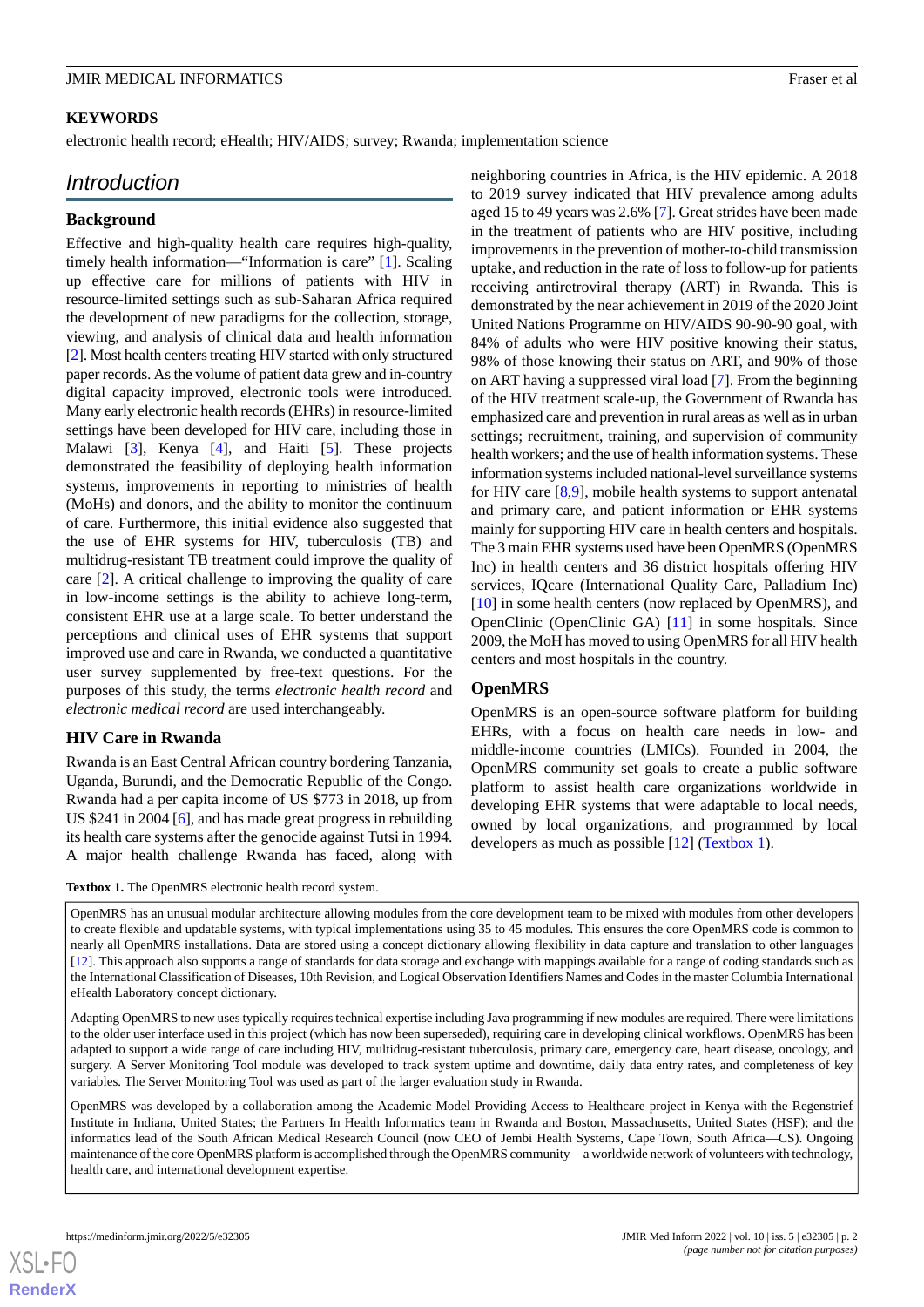Initially, OpenMRS was used for HIV and TB treatment in outpatient settings, supporting projects funded by the US President's Emergency Plan for AIDS Relief and the Global Fund for AIDS, Tuberculosis, and Malaria. Currently, it covers a wide range of clinical areas. Partners In Health implemented and currently supports OpenMRS in 46 health centers and 3 hospitals in Rwanda covering HIV care, pediatrics, primary care, cardiology, and oncology.

Between 2009 and 2013, the Rwanda MoH deployed OpenMRS to >300 health centers providing HIV care throughout the country [\[13](#page-12-1)]. Before and during deployment, OpenMRS had to be customized to support the Rwanda MoH requirements. A dedicated 9-month course led by Partners In Health/Inshuti Mu Buzima trained programmers in enterprise Java and health information system design [[14\]](#page-12-2). Several graduates were hired by the MoH and created custom OpenMRS modules for HIV and primary care using OpenMRS version 1.6 core code. This is the version of OpenMRS used in the control sites for this study. Unstable internet connectivity in rural Rwanda (similar to many low-income countries) required each site to run its own instance on a local server, requiring stable power and local technical support.

#### **Impact of EHR Systems in Resource-Limited Countries**

Over the last two decades, EHR systems have been implemented in a wide range of countries, including those with the lowest income levels. The scale-up of HIV care and transition from an emergency outbreak response to a lifelong chronic care model was a major driver for the expansion of EHR system use and the development of common, shared information system tools. Countries, including Rwanda, Kenya, Uganda, Mozambique, and Nigeria, have scaled up the use of OpenMRS EHR systems for HIV care to hundreds of their clinical sites. Other EHRs, including IQcare, have been widely used in countries such as Kenya [\[15](#page-12-3)].

The OpenMRS community has prioritized support for effective and safe clinical care as well as reporting and research. Smaller-scale studies have evaluated the impact of EHR system improvements on the aspects of clinical care, the systems *efficacy*. Were et al [\[16](#page-12-4)] studied the addition of alerts to printed patient summaries generated by OpenMRS on a range of clinical actions for the care of children who were HIV positive in Eldoret, Kenya. In a randomized controlled trial (RCT), they showed that health care workers receiving the summaries with alerts were 4 times more likely to carry out actions such as ordering CD4 counts (a T lymphocytes test) and polymerase chain reaction tests for HIV antigen. In a larger study, Oluoch et al [\[17](#page-12-5)] studied the impact of improved decision support tools implemented in an EHR in Kenya on the quality of HIV care. In a cluster RCT of 13 health centers and 41,062 patients, they showed that sites with the decision support tools were quicker and more effective in responding to HIV treatment failure [[17\]](#page-12-5). Critical questions remain regarding the key factors that determine individual EHR use, facilitate scaling up to tens or

hundreds of smaller health facilities, support long-term use, and influence the clinical impact of these systems in routine care—the *effectiveness* of EHRs in LMICs [\[18](#page-12-6)].

# *Methods*

#### **Overview**

The aims of this study are to evaluate the following questions in a large number of health centers in Rwanda: (1) staff and stakeholder expectations and perceptions of health information system performance; (2) staff and stakeholder expectations and perceptions around effort expended to use health information systems; (3) infrastructural, organizational, and individual conditions that are barriers and facilitators to using such tools (including training and technical support); (4) staff perceptions of technology fatigue; and (5) any differences in the experiences of staff in intervention and control sites and between clinical and technical users.

#### **The EHR Implementation Science Study**

The focus of this manuscript is the electronic medical record (EMR) user survey component of a process evaluation, which is part of a larger, 3-part implementation science study on the use of an *enhanced* EHR to support HIV care in 56 randomly allocated health centers that commenced in July 2018. It included the evaluation of (1) EHR use, performance, and data quality; (2) the clinical impact in an RCT; and (3) the cost of development and implementation of the enhanced EHR functionality.

For enrollment in the overall study, first, the enhanced EHR package ([Textbox 2](#page-3-0)) was piloted in 2 health centers in Kigali (Kicukiro Health Centre and Kagugu Health Centre), and improvements were made in response to the user experience and comments. Next, the following selection criteria were applied: (1) the presence of  $\geq$ 3 computers, 1 printer, and a local area network; (2) active HIV case numbers between 50 and 700; and (3) successful installation of the Server Monitoring Tool ([Textbox 1](#page-1-0)) and evidence of regular data entry by staff. Using these criteria, a total of 112 sites were selected to participate in the clustered RCT. These sites were a mix of urban and rural health centers and some district hospitals. Of the 112 sites, 56 (50%) were randomized into the intervention sites, which had the enhanced EHR installed on the servers between June 25 and July 5, 2018. All 56 sites had the alerts for delayed patient enrollment, 28 sites also had alerts for delayed viral load testing, and 14 had the alerts for evidence of treatment failure. For the analysis of the survey, sites with at least the top-level alerts (delayed HIV care registration) were classed as *intervention*. Health facility staff, including clinicians, data managers, local information technology (IT) staff, local clinic managers, and district IT specialists, in all 112 study sites were trained on general EHR use and data management. Additional training was provided for staff in the intervention sites on the enhanced EHR and equivalent training on the control EHR.

 $XS$  $\cdot$ FC **[RenderX](http://www.renderx.com/)**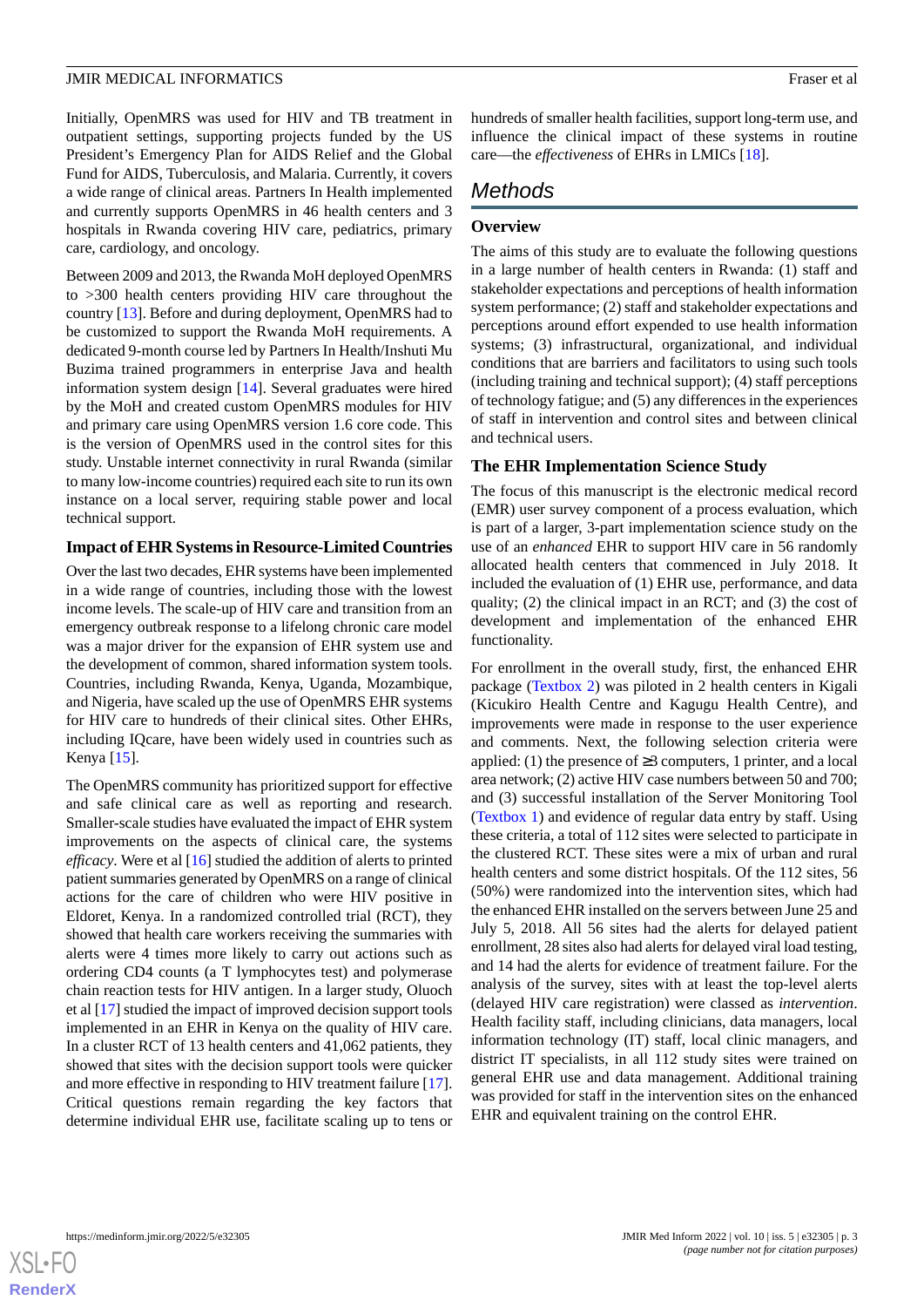<span id="page-3-0"></span>**Textbox 2.** The enhanced electronic health record (EHR) package.

#### **The enhanced EHR package enhancements**

- Upgraded OpenMRS software version (to v.1.11) and additions to the concept dictionary
- Improved workflow for registering and managing patients with HIV
- Improved ordering of laboratory analyses (HIV tests, CD4 counts, and viral loads)
- Upgraded clinician summaries of patients showing key clinical data and alerts and reminders designed to improve care
- Custom automatic reports to identify patients not receiving optimal care, implementing the same alerts and reminders
- Alerts and reports designed to identify patients with care delivery issues. These were chosen to reflect the needs identified by the Rwandan Ministry of Health and based on the 2016 World Health Organization guidelines for HIV care (WHO Consolidated Guidelines HIV 2016 [[19](#page-12-7)]) and included the following:
	- Newly diagnosed patients with HIV who have not been enrolled in antiretroviral therapy within 2 weeks of diagnosis
	- Patients with 8 months of antiretroviral therapy who do not have a viral load test result in the EHR (6 months of care  $+2$  months for result to return and be entered in the EHR)
	- Patients who have an abnormal (elevated) viral load result and require assessment and management for treatment failure

#### *Study Environment*

The user survey was conducted at primary health care facilities, referred to here as health centers, offering HIV treatment services, located throughout Rwanda, approximately 5 months after the installation of the enhanced EHR.

#### *Study Design*

This study used a cross-sectional, key informant structured interview design within control and intervention sites. The data were collected through structured interviews to ensure high response rates and avoid technical limitations that may have impacted a web-based survey and biased results toward better-supported sites and users. The goal is to gain insights into the adoption, functionality, use, and perceptions of EHRs by clinical staff (nurses, physicians, and social workers) and technical staff (IT staff, data entry staff, and data managers) in health centers. Care of patients in smaller health facilities in East Africa, including those with HIV, is mostly carried out by

nurses or junior clinician grades and rarely by physicians. The study questions were as follows: (1) whether the actions and perceptions of staff using the enhanced EHR intervention would be different from those using the control EHR and (2) whether clinicians have different experiences with the EHR than technical staff.

#### *Sampling and Sample Size*

This study drew from the sample frame of the clustered RCT implementation study. The RCT enrolled 112 health centers from >300 that use the OpenMRS EHR for HIV care. Of the 112 sites, 54 (48.2%) were randomly selected, including 27 (50%) from the enhanced EHR sites (intervention) and 27 (50%) control sites ([Figure 1\)](#page-4-0). Randomization was performed with R.

A total of 100 participants were approached for the structured interview, with the goal of 1 clinician (nurse or physician) and 1 data manager at each health center. If not available, other EHR users were recruited if possible.

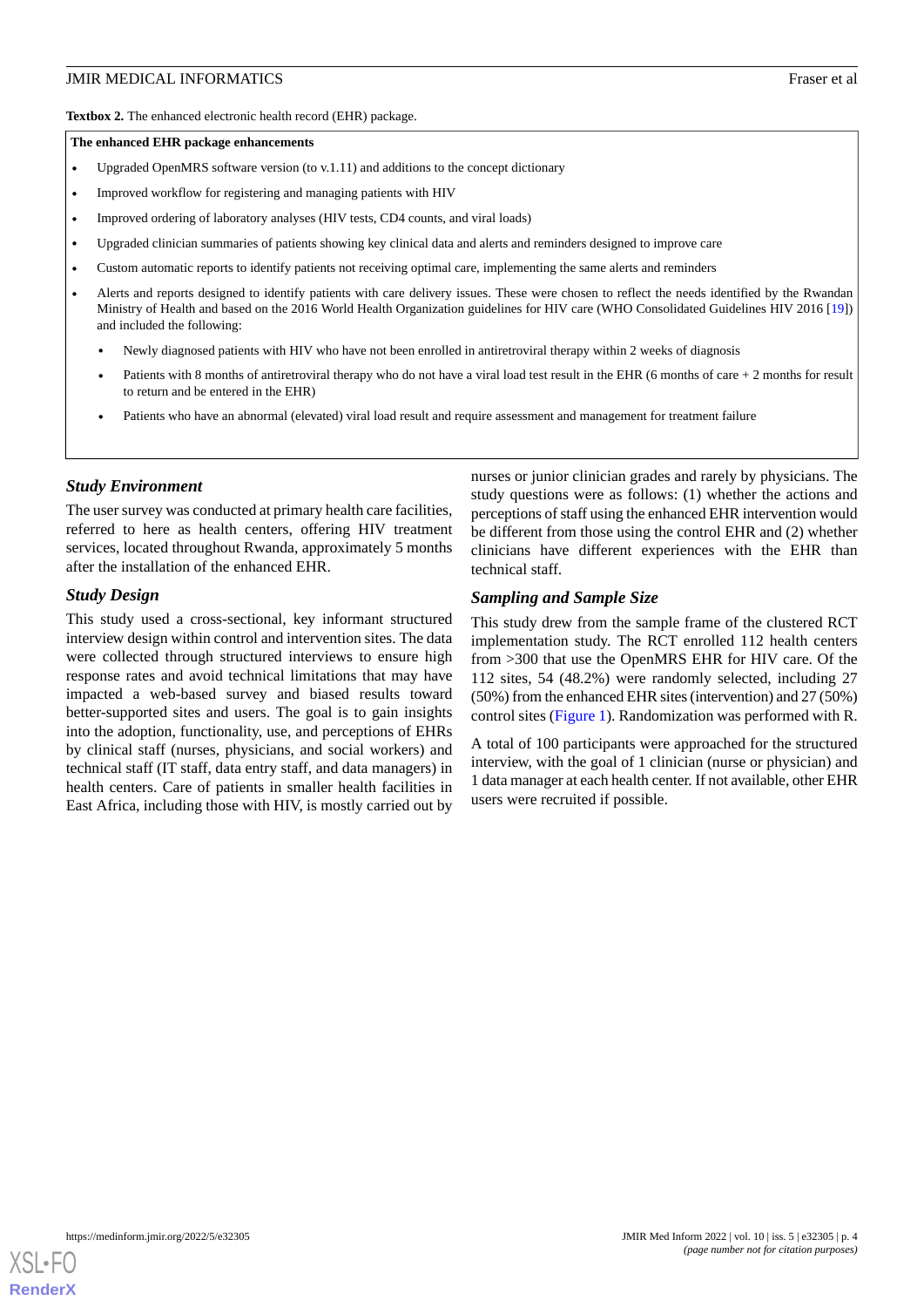<span id="page-4-0"></span>Figure 1. Sample design (total electronic medical record sites include those managed by Partners In Health/Inshuti Mu Buzima; there were >300 active ministry of health–run sites). EHR: electronic health record; RCT: randomized controlled trial.



#### *Data Collection Tool*

The structured interview and observation (survey) tool included sections on demographics, experience with IT, EHR training received, frequency of EHR use for different tasks, overall ease of use, usefulness for specific tasks, technical and user support, and system stability and infrastructure issues. The survey tool included 5-point Likert scale quantitative close-ended questions and qualitative open-ended questions. It was adapted from a form originally used by Médecins Sans Frontières, piloted in 20 clinics in Rwanda in 2012 [[13\]](#page-12-1), and translated from English into Kinyarwanda.

#### *Data Collection*

The survey was conducted by 10 trained data collectors from the Rwanda School of Public Health. Survey responses were documented and recorded in a preprogrammed Android tablet using ODK [[20\]](#page-12-8). Free-text comments were documented in Kinyarwanda, translated into English, and reviewed by bilingual research team members before analysis. Written informed consent was obtained, and participants' confidentiality was assured using a private interview room at each health center surveyed.

#### *Data Analysis*

[XSL](http://www.w3.org/Style/XSL)•FO **[RenderX](http://www.renderx.com/)**

Descriptive statistics were carried out using Excel (Microsoft Corp). JMP Statistical Software (SAS Institute) and Excel were used for the chi-square tests for the 5-point Likert scale responses. For the comparison of clinicians and technical users, all Likert scale questions were tested for significance. For the

comparison of the intervention and control sites, the 2 groups of questions (12 and 18) most directly related to the technical improvements in the enhanced EHR were tested. *P* values were adjusted for multiple comparisons using the Benjamini and Hochberg method and R p.adjust [\[21](#page-12-9)]. Analyses were designed and carried out with assistance from a statistician and a data scientist at Brown University (see *Acknowledgments*).

Free-text comments, which were all short statements, were analyzed thematically using inductive coding by one author (HSF) and recoding by a second author (MM), with discrepancies resolved by discussion. Common concepts were described and rated based on the number of user responses matching each code.

#### **Ethical Considerations**

This study was approved by the following investigational review boards: Rwanda National Ethics Committee, Kigali (#913/RNAC/2016) and the University of Leeds School of Medicine Research Ethics Committee, Leeds, United Kingdom (MREC16-176). This study was reviewed in accordance with the US Centers for Disease Control and Prevention human research protection procedures (approval #CGH HSR 2014-270a) and determined to be research. However, investigators of the Centers for Disease Control and Prevention did not interact with human participants or have access to identifiable data during this research.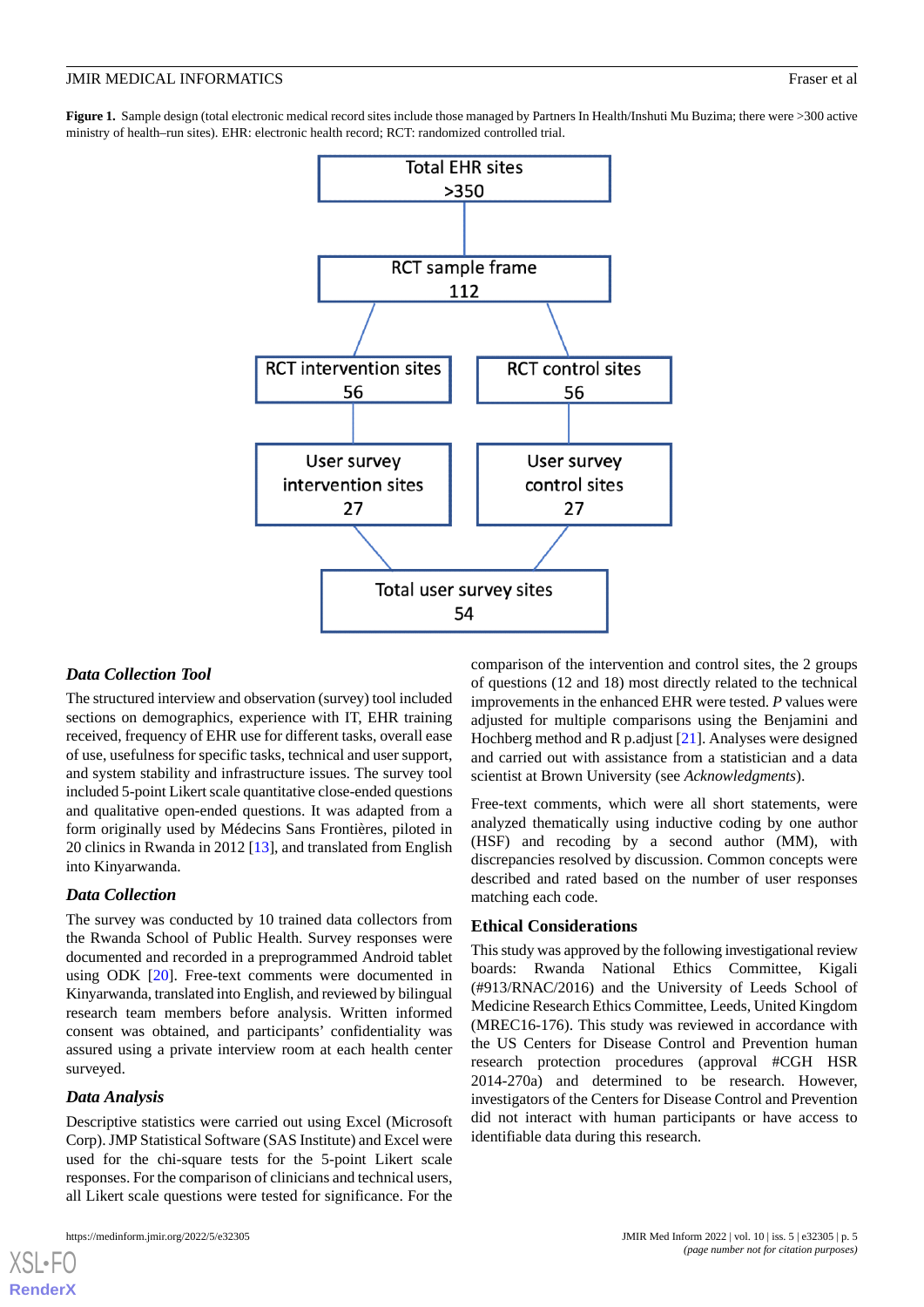# *Results*

#### **Participant Characteristics**

A total of 100 participants were approached for interview and consented to participate. Of these 100 participants, 90 (90% response rate) were available at the time of the visit by study staff, with 44 (49%) from the intervention sites. The participants had a mean age of 35.9 (SD 6.2; range 23-58) years, a mean of 7.5 (SD 2.0; range 0-38) years working at the health centers, and 47% (42/90) were female. Their educational attainment was reported as *some secondary schooling* (8/90, 9%), *completed secondary schooling* (18/90 20%), and *postsecondary schooling* (64/90, 71%). Their occupations were nurse (41/90, 46%), physician (1/90, 1%), social worker (2/90, 2%), data manager (42/90, 47%), IT officer (1/90, 1%), and data entry staff (3/90, 3%). Respondents had a mean of 3.3 (SD 2.0) years of experience with the EHR and a mean of 1.9 (SD 1.4) trainings and 9.7 (SD 7.9) training days.

#### **General Use of Technology**

A large majority of respondents used mobile phones, with 82% (74/90) using them "about half the time," "most of the time," or "all of the time" for texting, and 82% (74/90) similarly for mobile data. Computer use outside of work was reported by 31% (28/90) and internet use by 49% (44/90). Clinicians (physicians, nurses, and social workers) reported significantly less use than technical staff (IT officers, data managers, and data entry staff; *P*=.009 and *P*=.04, respectively).

#### **Training on EHR**

Respondents agreed or strongly agreed that their training on the EHR was effective (82/84, 98%), and they were confident in using the EHR (81/87, 93%). However, 77% (66/86) of respondents disagreed or strongly disagreed with the statement "I am generally not concerned making errors in EHR." There were no statistically significant differences in responses on training between clinicians and technical staff. However, in free-text comments, 81% (73/90) of respondents requested more training. These requests included refreshers, training on new modules or updates, and more practical hands-on training. There were also requests for training in reports and data analysis. Mentorship, supportive supervision, or more technical backup were requested by many respondents.

#### **Use of EHR Functions**

[Tables 1-](#page-5-0)[7](#page-7-0) show and summarize the results for the following question: "Please indicate how often you use the EMR to assist you with the following tasks." Combining the categories most of the occasions and always/almost always, the percentages for common tasks were 56% (49/88) for creating new patient records, 63% (56/89) for updating existing patient records, 40% (36/89) for generating patient summaries before visits, 48% (43/89) for reviewing previous patient encounters, 30% (21/69) for ordering laboratory analyses, 43% (36/83) for viewing laboratory results, 33% (25/75) for following test results over time, 45% (38/85) for generating automatic reports, 45% (38/85) for generating ad hoc reports (eg, quarterly or TracNET reports), and 49% (41/84) for referring patients to another health facility. The results were 22% (18/82) for generating consult sheets and 16% (14/85) for generating clinician summaries.

<span id="page-5-0"></span>Table 1. Frequency of survey responses for Likert scale data: question 6 (n=90).

| Question 6. How often do you do<br>the following activities?                               | 1—never/almost<br>never, $n$ $(\%)$ | $2$ —seldom, n $(\%)$ | $3$ —about half the<br>occasions, $n$ $(\%)$ | 4—most of the<br>occasions, $n$ $(\%)$ | 5—always/almost<br>always, $n$ $(\%)$ | Top 2 groups,<br>$n$ (%) |
|--------------------------------------------------------------------------------------------|-------------------------------------|-----------------------|----------------------------------------------|----------------------------------------|---------------------------------------|--------------------------|
| Use a mobile phone to send text $5(6)$<br>messages                                         |                                     | 3(3)                  | 8(9)                                         | 40(44)                                 | 34(38)                                | 74 (82)                  |
| Use a mobile phone to access<br>email, internet, WhatsApp, or<br>Facebook                  | 5(6)                                | 2(2)                  | 9(10)                                        | 44 (49)                                | 30(33)                                | 74 (82)                  |
| Use a computer outside of work                                                             | 28 (31)                             | 5(6)                  | 29(32)                                       | 16(18)                                 | 12(13)                                | 28(31)                   |
| Access the internet to check<br>email, go to websites, or any<br>other internet activities | 13(14)                              | 13 (14)               | 20(22)                                       | 27(30)                                 | 17 (19)                               | 44 (49)                  |

**Table 2.** Frequency of survey responses for Likert scale data: question 10.

| Question 10. Training                                                              | Strongly dis-<br>agree, $n$ $(\%)$ | Disagree, $n$ $(\%)$ | Neutral, $n$ $(\%)$ | Agree, $n$ $(\%)$ | Strongly<br>agree, $n$ $(\%)$ | Top 2 groups,<br>$n$ (%) |
|------------------------------------------------------------------------------------|------------------------------------|----------------------|---------------------|-------------------|-------------------------------|--------------------------|
| The training I received relating to the EMR <sup>a</sup> was<br>effective $(n=84)$ | 1(1)                               | 1(1)                 | 0(0)                | 21(25)            | 61 (73)                       | 82 (98)                  |
| In general I am not concerned about making errors<br>in the EMR $(n=86)$           | 36 (42)                            | 30(35)               | 3(3)                | 13(15)            | 4(5)                          | 17(20)                   |
| I am confident using the EMR $(n=87)$                                              | 1(1)                               | 4(5)                 | 1(1)                | 42 (48)           | 39 (45)                       | 81 (93)                  |

<sup>a</sup>EMR: electronic medical record.

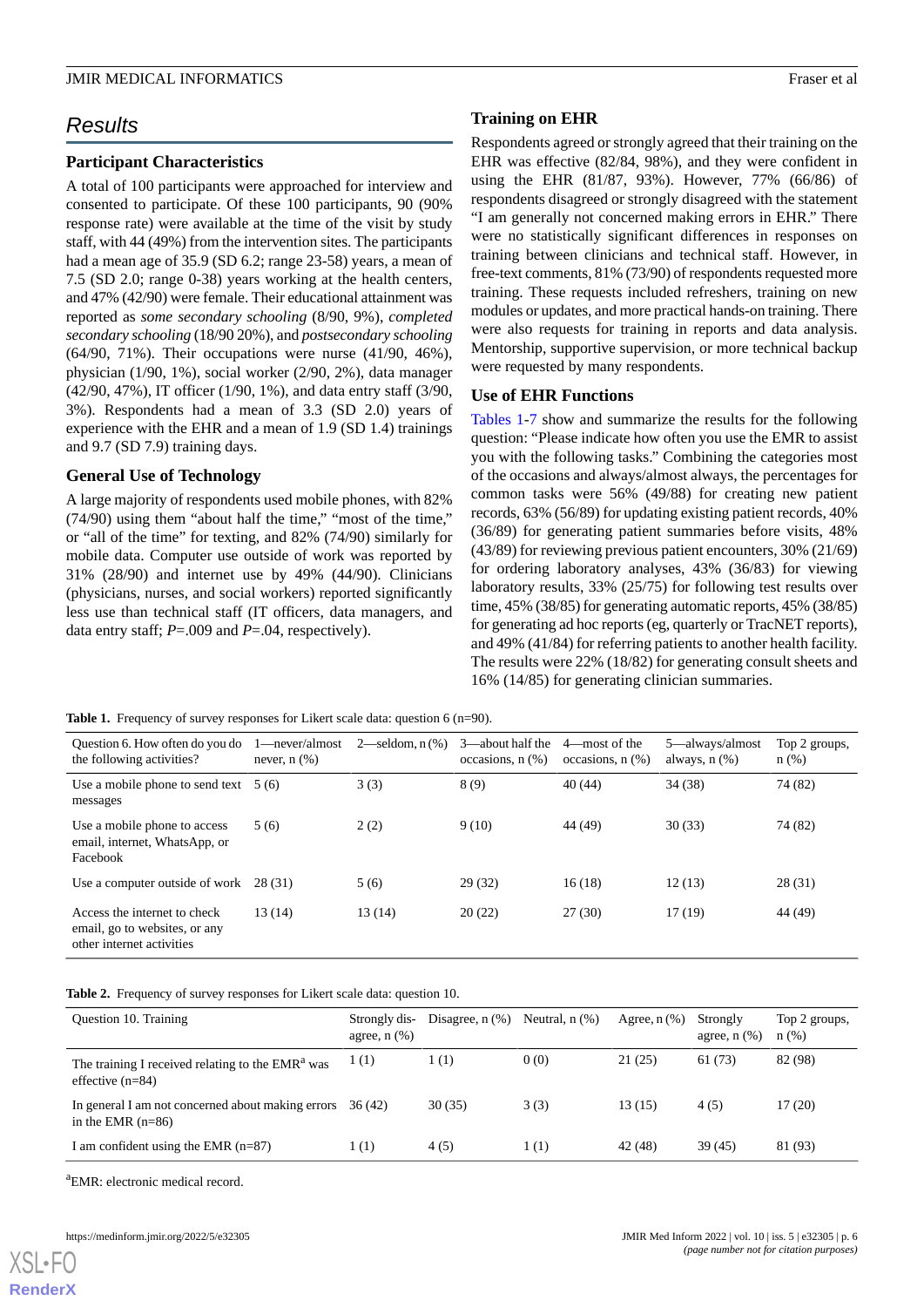**Table 3.** Frequency of survey responses for Likert scale data: questions 12 to 14.

| <b>Ouestion</b>                                                                                                                  | Never/al-<br>most never,<br>$n$ (%) | Seldom,<br>$n$ (%) | About half<br>of the occa-<br>sions, $n$ $(\%)$ | Most of the oc-<br>casions, $n$ $(\%)$ | Always/al-<br>most always,<br>n(%) | Top 2<br>groups,<br>$n$ (%) |  |  |  |
|----------------------------------------------------------------------------------------------------------------------------------|-------------------------------------|--------------------|-------------------------------------------------|----------------------------------------|------------------------------------|-----------------------------|--|--|--|
| 12. Please indicate how often you use the electronic medical record to assist you with the following tasks.                      |                                     |                    |                                                 |                                        |                                    |                             |  |  |  |
| Creating new patient records (n=88)                                                                                              | 2(2)                                | 14(16)             | 23(26)                                          | 17(19)                                 | 32(36)                             | 49 (56)                     |  |  |  |
| Updating existing patient records $(n=89)$                                                                                       | 3(3)                                | 10(11)             | 20(22)                                          | 26(29)                                 | 30(34)                             | 56(63)                      |  |  |  |
| Generating patient summaries before visits (n=89)                                                                                | 11(12)                              | 14(16)             | 28(31)                                          | 21(24)                                 | 15(17)                             | 36(40)                      |  |  |  |
| Reviewing previous patient encounters (n=89)                                                                                     | 6(7)                                | 13(15)             | 27(30)                                          | 21(24)                                 | 22(25)                             | 43 (48)                     |  |  |  |
| Ordering laboratory analyses $(n=69)$                                                                                            | 32(46)                              | 5(7)               | 11(16)                                          | 12(17)                                 | 9(13)                              | 21(30)                      |  |  |  |
| Viewing laboratory results $(n=83)$                                                                                              | 22(27)                              | 7(8)               | 18(22)                                          | 19(23)                                 | 17(20)                             | 36(43)                      |  |  |  |
| Following test results over time $(n=75)$                                                                                        | 32(43)                              | 4(5)               | 14(19)                                          | 15(20)                                 | 10(13)                             | 25(33)                      |  |  |  |
| Ordering medicine $(n=65)$                                                                                                       | 50 (77)                             | 3(5)               | 5(8)                                            | 2(3)                                   | 5(8)                               | 7(11)                       |  |  |  |
| Generating pharmacy reports $(n=79)$                                                                                             | 54 (68)                             | 4(5)               | 7(9)                                            | 7(9)                                   | 7(9)                               | 14(18)                      |  |  |  |
| Generating automatic reports (n=85)                                                                                              | 31(36)                              | 8(9)               | 8(9)                                            | 14(16)                                 | 24(28)                             | 38(45)                      |  |  |  |
| Generating ad hoc reports $(n=85)$                                                                                               | 34(40)                              | 2(2)               | 11(13)                                          | 13(15)                                 | 25(29)                             | 38(45)                      |  |  |  |
| Generating consult sheets $(n=82)$                                                                                               | 47 (57)                             | 5(6)               | 12(15)                                          | 12(15)                                 | 6(7)                               | 18(22)                      |  |  |  |
| Generating clinician summaries $(n=85)$                                                                                          | 48 (56)                             | 8(9)               | 15(18)                                          | 8(9)                                   | 6(7)                               | 14(16)                      |  |  |  |
| Referring patients to another health center $(n=84)$                                                                             | 20(24)                              | 6(7)               | 17(20)                                          | 14(17)                                 | 27(32)                             | 41 (49)                     |  |  |  |
| 13. All considered, how often do you use the electronic medical<br>record as an information source in your clinical work? (n=89) | 13(15)                              | 10(11)             | 29(33)                                          | 38(40)                                 | 1(1)                               | 37(42)                      |  |  |  |
| 14. All considered, how often do you use paper-based medical<br>records as an information source in your clinical work? (n=89)   | 4(4)                                | 4(4)               | 13(15)                                          | 61 (69)                                | 7(8)                               | 68 (76)                     |  |  |  |

#### **Table 4.** Frequency of survey responses for Likert scale data: question 16.

| Question 16. Please tell us the degree to which you agree or dis-<br>agree with the following statements about the EMR <sup>a</sup> . | Strongly dis-<br>agree, $n$ $(\%)$ | Disagree,<br>n(%) | Neutral,<br>$n$ (%) | Agree, $n$ $(\%)$ | Strongly<br>agree, $n$ $(\%)$ | Top 2 groups,<br>$n(\%)$ |
|---------------------------------------------------------------------------------------------------------------------------------------|------------------------------------|-------------------|---------------------|-------------------|-------------------------------|--------------------------|
| I am able to find where to document care $(n=84)$                                                                                     | 6(7)                               | 3(4)              | 4(5)                | 49 (58)           | 22(26)                        | 71 (85)                  |
| In general it is easy to correct errors in EMR $(n=89)$                                                                               | 4(4)                               | 19(21)            | 2(2)                | 44 (49)           | 20(22)                        | 64 (72)                  |
| In general the screen display is easy to read $(n=89)$                                                                                | 1(1)                               | 2(2)              | 1(1)                | 38 (43)           | 47 (53)                       | 85 (96)                  |
| The content is laid out in an understandable way $(n=89)$                                                                             | (1)                                | 6(7)              | 5(6)                | 53 (60)           | 24 (27)                       | 77 (87)                  |
| It is easy to retrieve patient records in the EMR $(n=89)$                                                                            | 1(1)                               | 4(4)              | 1(1)                | 44 (49)           | 39 (44)                       | 83 (93)                  |

<sup>a</sup>EMR: electronic medical record.

**Table 5.** Frequency of survey responses for Likert scale data: question 18.

| Question 18. Please tell us the degree to which you agree or<br>disagree with the following statements about the EMR <sup>a</sup> . | Never/al-<br>most never,<br>n(%) | Seldom.<br>n(%) | About half<br>of the occa-<br>sions, $n$ $(\%)$ | Most of the oc-<br>casions, $n$ $(\%)$ | Always/al-<br>most always.<br>n(%) | Top 2<br>groups,<br>$n(\%)$ |
|-------------------------------------------------------------------------------------------------------------------------------------|----------------------------------|-----------------|-------------------------------------------------|----------------------------------------|------------------------------------|-----------------------------|
| The EMR provides useful alerts, reminders $(n=82)$                                                                                  | 5(6)                             | 7(9)            | 6(7)                                            | 36(44)                                 | 28 (34)                            | 64 (78)                     |
| The EMR makes it easier to manage patients $(n=90)$                                                                                 | 0(0)                             | 2(2)            | 1(1)                                            | 37(41)                                 | 50 (56)                            | 87 (97)                     |
| The EMR easier to make informed decisions $(n=90)$                                                                                  | 1(1)                             | 3(3)            | 1(1)                                            | 40 (44)                                | 45 (50)                            | 85 (94)                     |
| The EMR makes it easier exchange patient information with<br>other health care providers $(n=90)$                                   | 0(0)                             | 21(23)          | 5(6)                                            | 34 (38)                                | 30(33)                             | 64 (71)                     |
| The EMR is worth the time and energy to use $(n=90)$                                                                                | 0(0)                             | 1(1)            | 0(0)                                            | 44 (49)                                | 45(50)                             | 89 (99)                     |
| The quality of information has improved due to the EMR $(n=90)$                                                                     | 0(0)                             | 3(3)            | 4(4)                                            | 50 (56)                                | 33(37)                             | 83 (92)                     |

<sup>a</sup>EMR: electronic medical record.

[XSL](http://www.w3.org/Style/XSL)•FO **[RenderX](http://www.renderx.com/)**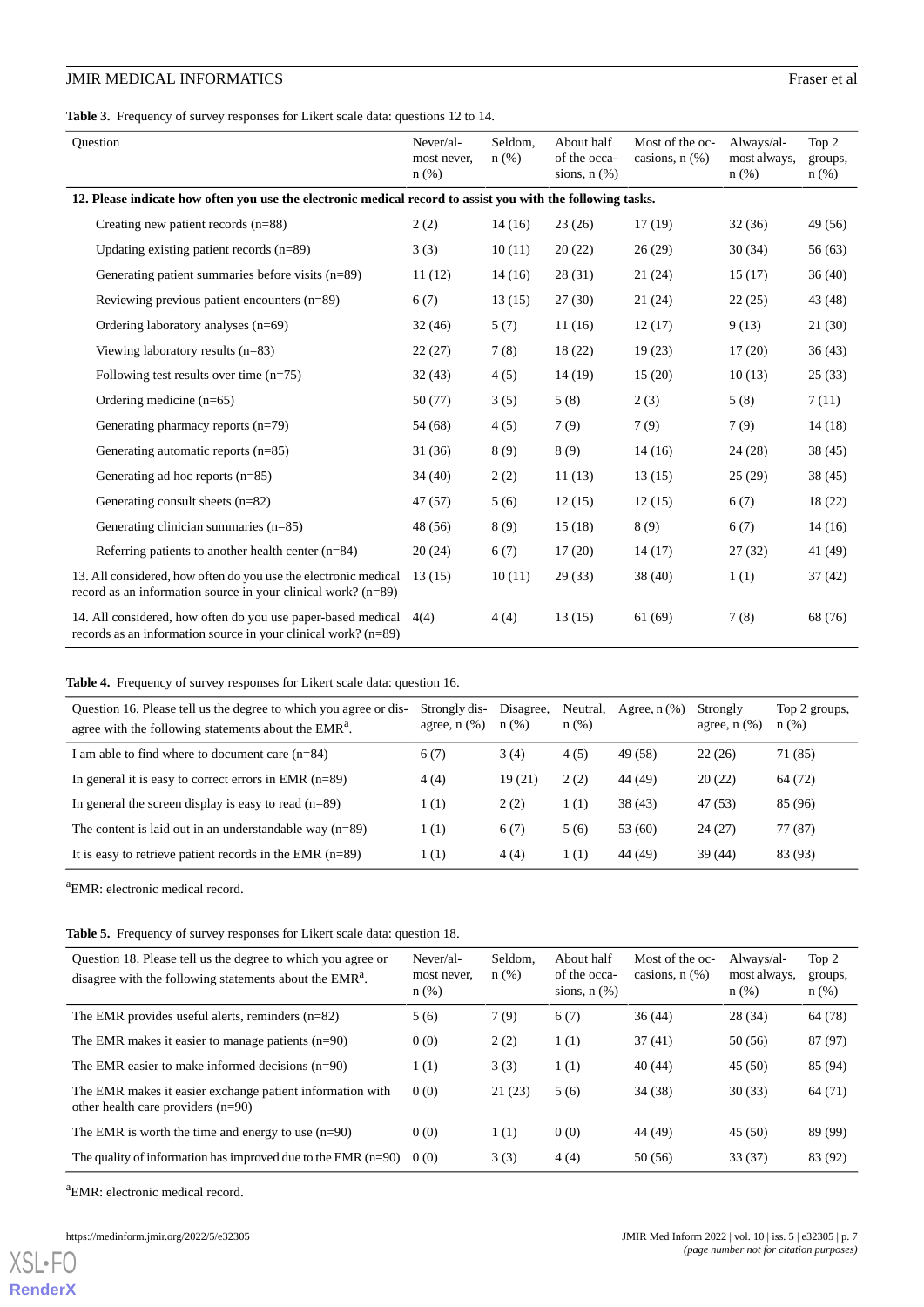**Table 6.** Frequency of survey responses for Likert scale data: question 20.

| Question 20. Please tell us the degree to which you agree or dis-<br>agree with the following statements about the EMR <sup>a</sup> . | Strongly dis-<br>agree, $n$ $(\%)$ | Disagree,<br>$n$ (%) | Neutral,<br>n(%) | Agree, $n$ $(\%)$ | Strongly<br>agree, $n$ $(\%)$ | Top 2 groups,<br>$n(\%)$ |
|---------------------------------------------------------------------------------------------------------------------------------------|------------------------------------|----------------------|------------------|-------------------|-------------------------------|--------------------------|
| It is easy to report problems with the EMR $(n=89)$                                                                                   | 7(8)                               | 17(19)               | 2(2)             | 45(51)            | 18(20)                        | 63 (71)                  |
| I get feedback when I report errors or problems with the EMR<br>$(n=89)$                                                              | 7(8)                               | 23(26)               | 6(7)             | 45(51)            | 8(9)                          | 53 (60)                  |
| Effective help is available when I experience problems with the<br>EMR $(n=89)$                                                       | 9 (10)                             | 28(31)               | 3(3)             | 40(45)            | 9(10)                         | 49 (55)                  |
| I use the EMR because of the proportion of coworkers who use<br>it $(n=86)$                                                           | 11(13)                             | 37(43)               | 3(3)             | 27(31)            | 8(9)                          | 35(41)                   |
| My supervisor is very supportive of use of the EMR for my job<br>$(n=89)$                                                             | 7 (8)                              | 9(10)                | 6(7)             | 39(44)            | 28(31)                        | 67(75)                   |
| In general, the Ministry of Health has supported the use of the<br>$EMR$ (n=90)                                                       | 1(1)                               | 2(2)                 | 3(3)             | 49 (54)           | 35(39)                        | 84 (93)                  |

<span id="page-7-0"></span><sup>a</sup>EMR: electronic medical record.

**Table 7.** Frequency of survey responses for Likert scale data: question 22.

| Question 22. Indicate how often you experience the following:                           | $Never/a1$ -<br>most never,<br>$n$ (%) | Seldom.<br>$n$ (%) | About half<br>of the occa-<br>sions, $n$ $(\%)$ | Most of the oc-<br>casions, $n$ $(\%)$ | Always/al-<br>most always,<br>n(%) | Top 2<br>groups,<br>n(%) |
|-----------------------------------------------------------------------------------------|----------------------------------------|--------------------|-------------------------------------------------|----------------------------------------|------------------------------------|--------------------------|
| How often can you count on $EMRa$ to be up and available?<br>$(n=88)$                   | 2(2)                                   | 4(5)               | 16(18)                                          | 29(33)                                 | 37(42)                             | 66 (75)                  |
| How often is grid electricity present? $(n=90)$                                         | 3(3)                                   | 3(3)               | 10(11)                                          | 38 (42)                                | 36(40)                             | 74 (82)                  |
| How often is the backup generator available? $(n=88)$                                   | 52 (59)                                | 3(3)               | 3(3)                                            | 4(5)                                   | 26(30)                             | 30(34)                   |
| How often is there internet? $(n=89)$                                                   | 12(13)                                 | 2(2)               | 19(21)                                          | 20(22)                                 | 36(40)                             | 56(63)                   |
| How often is there cellular network coverage? $(n=85)$                                  | 27(32)                                 | 6(7)               | 11(13)                                          | 13(15)                                 | 28(33)                             | 41 (48)                  |
| How often is a computer available when you need to use the<br>EHR <sup>b</sup> ? (n=89) | 4(4)                                   | 2(2)               | 6(7)                                            | 12(13)                                 | 65 (73)                            | 77 (87)                  |
| How often is the EHR very slow? (reverse scale; $n=88$ )                                | 31(35)                                 | 15(17)             | 29(33)                                          | 9(10)                                  | 4(5)                               | 13(15)                   |

<sup>a</sup>EMR: electronic medical record.

<sup>b</sup>EHR: electronic health record.

Staff in intervention sites were significantly more likely to use the EHR for "Updating existing patient records" (*P*=.04), "Generating patient summaries before visits" (*P*<.001), "Viewing laboratory results" (*P*=.04), and "Generating clinician summaries" (ie, on-screen summaries; *P*=.01). Clinician responses indicated that they carried out the following tasks significantly less frequently than technical staff: "Creating new patient records" (*P*=.02) and "Updating existing patient records"  $(P=.04)$ .

A total of 42% (37/89) of respondents stated that they used the EHR always/almost always or most of the time, as opposed to 76% (68/89) for the paper records. They *agreed or strongly agreed* >85% (71/84) of the time ([Tables 1](#page-5-0)[-7](#page-7-0)) with the following statements about the EMR: "I can find where to document care," "The screen displays are easy to read," "Content lay out is understandable," and "It is easy to retrieve records in EHR." For the statement "It is easy to correct errors in EHR," agreement was 72% (64/89).

Respondents *agreed or strongly agreed* >90% (81/90) of the time that "the EHR makes it easier to manage patients'medical

[XSL](http://www.w3.org/Style/XSL)•FO **[RenderX](http://www.renderx.com/)**

file and patient's medical follow up," "the EHR makes it easier to make informed decisions," "the EHR is worth the time and energy to use," and "quality of information has improved due to the EHR." For the statement "the EHR makes it easier to exchange patient information with other health care providers," agreement was 71% (64/90). For the statement "the EHR provides useful alerts and reminders," agreement was 78% (64/82) with significantly stronger agreement in the intervention sites (*P*=.01).

Answers to questions on technical and user support received mixed responses. Respondents *agreed or strongly agreed* with these questions with the following scores: "It is easy to report problems with the EHR," 71% (63/89); "I get feedback when I report errors or problems," 60% (53/89); "Effective help is available with the EHR," 55% (49/89); "I use EHR because of the proportion of coworkers who use it," 41% (35/86); "My supervisor is very supportive of EHR use on the job," 75% (67/89); and "In general, the MOH supported the use of EHR," 93% (84/90).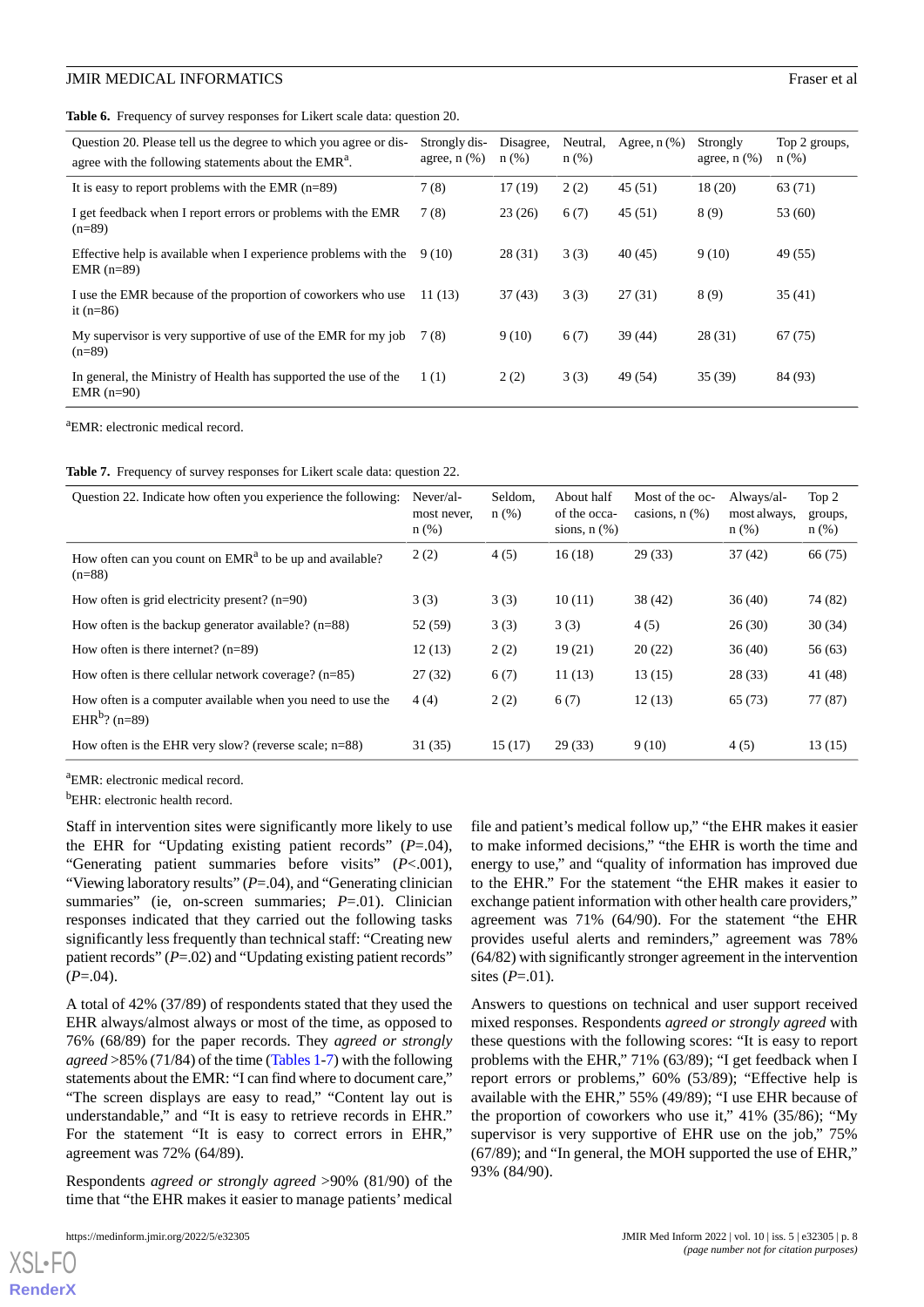#### **Infrastructure**

Infrastructure problems were a significant issue [\(Tables 1-](#page-5-0)[7\)](#page-7-0). The following were stated to be available *always/almost always* or *most of the occasions*: a computer when you need the EHR (77/89, 87%), grid power (74/90, 82%), wired internet connectivity (56/89, 63%), cellular internet (41/85, 48%), and a backup generator (30/88, 34%). For the question "How often can you count on EHR to be up and available*?*" response was 75% (66/88), with 18% (16/88) saying it was available about half the time and 7% (6/88) almost never.

[Table 8](#page-9-0) shows the analysis of free-text comments. The most frequent responses to the question "What are three functions

you like about the electronic medical record?" were "to get client data easily and/or quickly" (62/90, 69%), "it helps to generate reliable reports in a short time" (39/90, 43%), "it stores client information safely and/or securely" (31/90, 34%), and "it helps to monitor clients on a daily basis" (20/90, 22%). In response to the question "What are three functions you do not like about the electronic medical record?" most frequent comments were "often unstable or blocked" (20/90, 22%), "hard to correct errors or unsubscribe patients" (11/90, 12%), "cannot work with OpenMRS outside the health facility/not online" (9/90, 10%), and "poor internet" (6/90, 7%).

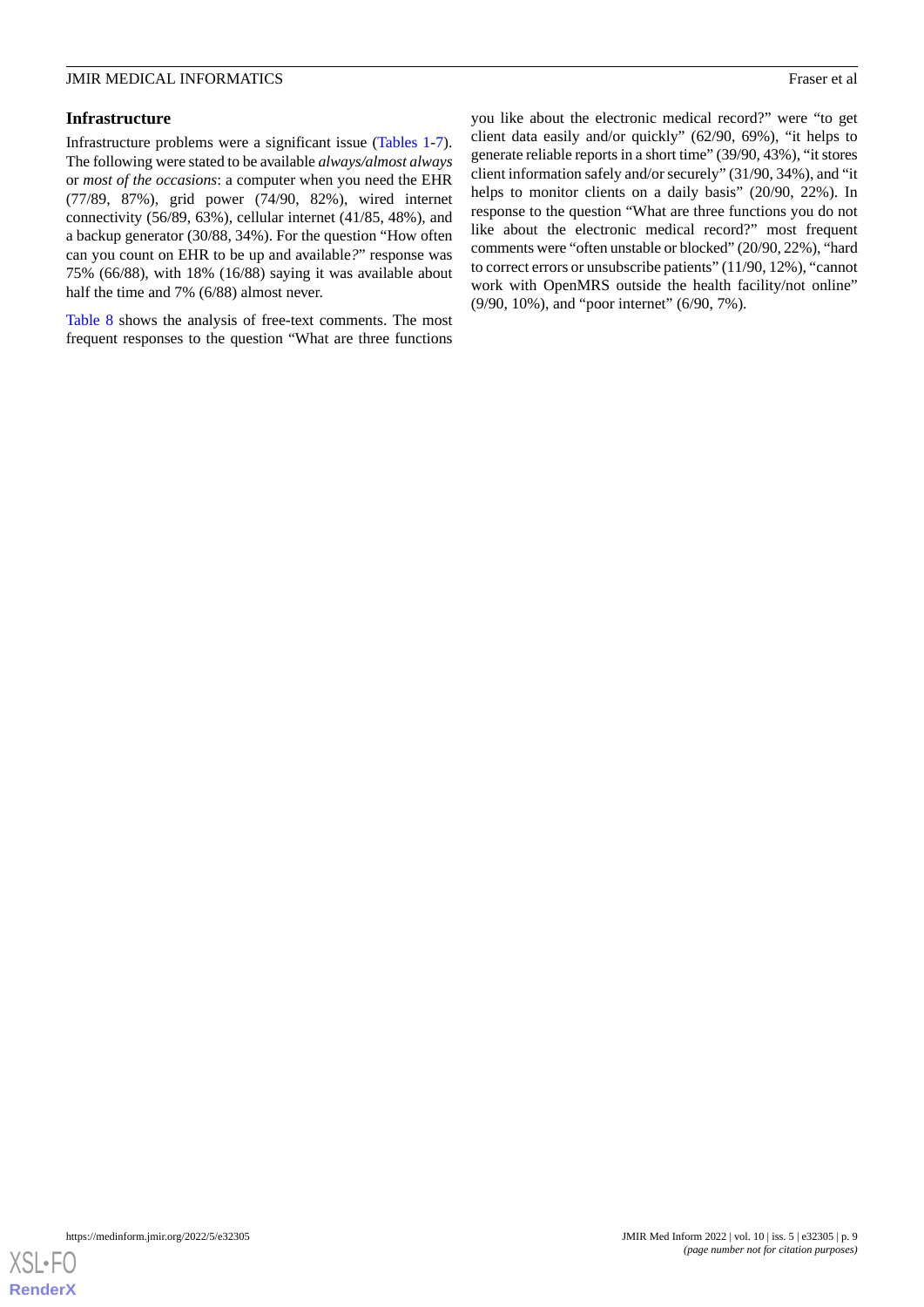<span id="page-9-0"></span>**Table 8.** Responses to free-text questions on user likes and dislikes (n=90).

| Question, themes, and example comments                                            | Value, $n$ $(\%)$ |  |  |  |  |
|-----------------------------------------------------------------------------------|-------------------|--|--|--|--|
| What are 3 functions you like about the electronic medical record?                |                   |  |  |  |  |
| Supports accessible and safe patient record keeping                               |                   |  |  |  |  |
| Helps users to get client data easily and/or quickly                              | 62(69)            |  |  |  |  |
| Stores client information safely and/or securely                                  | 31(34)            |  |  |  |  |
| Supports patient care by providing needed information on the patient              |                   |  |  |  |  |
| Provides alerts                                                                   | 6(6)              |  |  |  |  |
| Makes managing patient data easier                                                |                   |  |  |  |  |
| "Simplifies my daily work"                                                        | 14(16)            |  |  |  |  |
| Helps to generate reports                                                         |                   |  |  |  |  |
| Support generation of reports reliably and in a short time                        | 39(43)            |  |  |  |  |
| <b>Example comments</b>                                                           |                   |  |  |  |  |
| "It provides an alert regarding viral loads, CD4." (intervention site)            | N/A <sup>a</sup>  |  |  |  |  |
| "When it is well manipulated can reduce workload in the service."                 | N/A               |  |  |  |  |
| "It indicates missing information in the client's file."                          | N/A               |  |  |  |  |
| "To identify client that do not respect their appointment."                       | N/A               |  |  |  |  |
| "Number of lost follow up."                                                       | N/A               |  |  |  |  |
| What are 3 functions you do not like about the electronic medical record?         |                   |  |  |  |  |
| System stability or unavailability                                                |                   |  |  |  |  |
| Often unstable or blocked                                                         | 20(22)            |  |  |  |  |
| Lack of technical support                                                         | 7(8)              |  |  |  |  |
| Poor internet connection                                                          | 6(7)              |  |  |  |  |
| Lack of updates for key functionality or metadata                                 |                   |  |  |  |  |
| Lack of drugs listed in formulary                                                 | 3(3)              |  |  |  |  |
| Lack of connectivity beyond individual health facilities                          |                   |  |  |  |  |
| Cannot work with OpenMRS outside the health facility/not on the internet          | 9(10)             |  |  |  |  |
| Unable to track patient transfers                                                 | 4(4)              |  |  |  |  |
| <b>Error correction/editing</b>                                                   |                   |  |  |  |  |
| Hard to correct errors                                                            | 7(8)              |  |  |  |  |
| Cannot unsubscribe patients                                                       | 2(2)              |  |  |  |  |
| <b>Example comments</b>                                                           |                   |  |  |  |  |
| "There are few nurses that use OpenMRS efficiently."                              | N/A               |  |  |  |  |
| "You cannot use OpenMRS out of working site."                                     | N/A               |  |  |  |  |
| "I like OpenMRS but this new version there some information that cannot provide." | N/A               |  |  |  |  |
| "I like OpenMRS but this new version there some information that cannot provide." | N/A               |  |  |  |  |
| "Blockage of OpenMRS affects my daily performance."                               | N/A               |  |  |  |  |

 ${}^{\text{a}}$ N/A: not applicable.

# *Discussion*

[XSL](http://www.w3.org/Style/XSL)•FO **[RenderX](http://www.renderx.com/)**

#### **Principal Findings**

Overall, the results suggest that most users of OpenMRS at Rwanda MoH health centers perceive the EHR as a valuable tool for patient care and reporting activities. The responses

showed a high level of EHR use and acceptability across most health centers despite the challenges of implementing EHR systems in these environments. This finding provides foundational evidence to implementers who have an urgent need to understand how well EHRs can be scaled up to hundreds or thousands of health facilities (addressing objectives on performance and scalability). An unusual feature of the Rwanda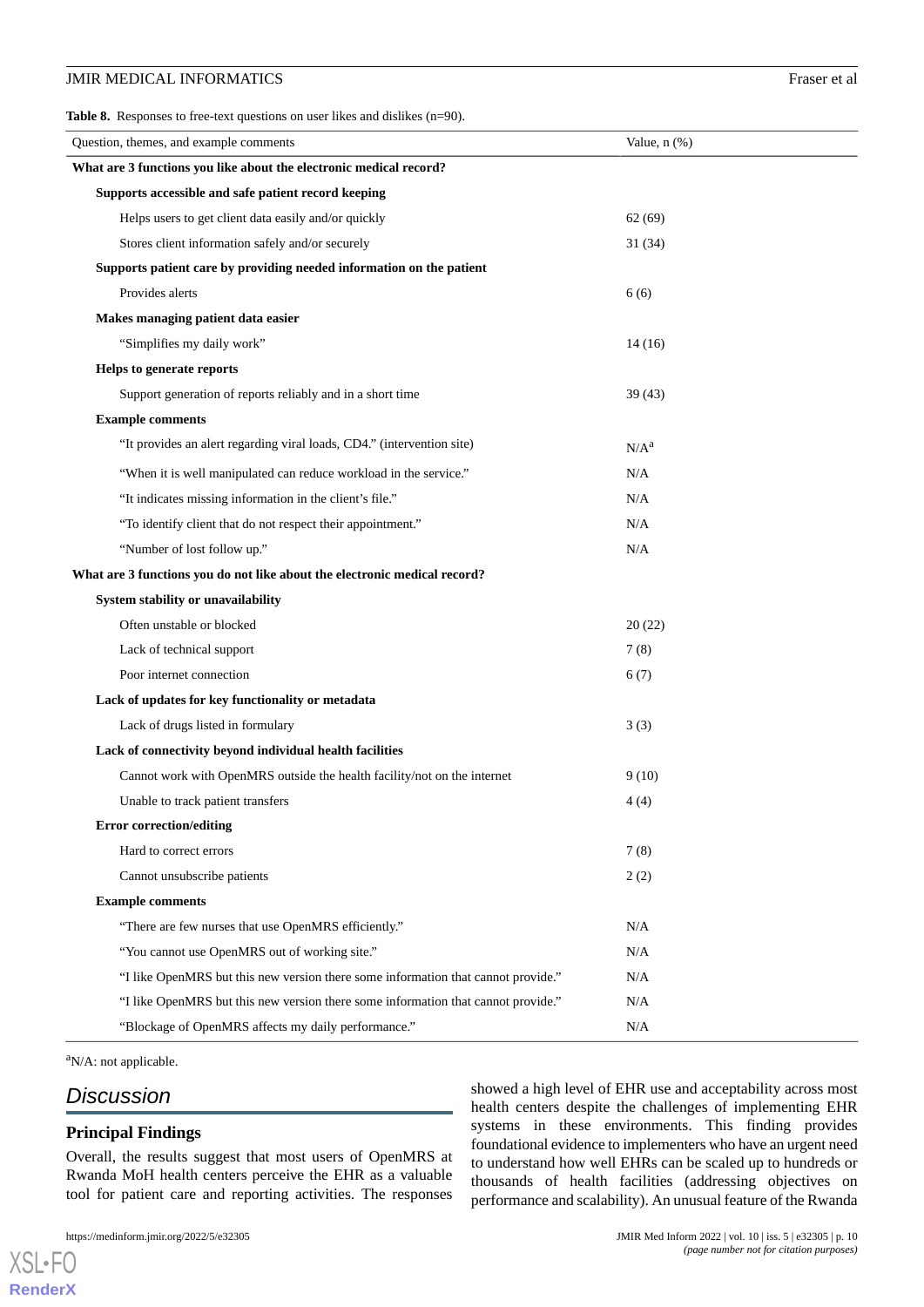OpenMRS implementation is the long interval since the original

deployment. Some MoH health centers have used the EHR continuously for 8 or 9 years, with no major upgrades in control sites for >5 years. Therefore, this study allows assessment of the long-term performance of the EHR by typical users (objective on sustainability). Such data are not available from any existing studies that we are aware of, which have mostly focused on larger hospitals in more controlled settings with better infrastructure [[11,](#page-11-10)[22\]](#page-12-10) or small numbers of test sites.

Responses to the 2 groups of questions most relevant to the features of the enhanced EHR package showed, in the intervention sites, more frequent use of core clinical tools, including updating records, using patient summaries, and viewing laboratory results. Significantly more respondents in the intervention sites agreed that "The electronic medical record provides useful alerts and reminders," indicating support for more advanced EHR features added in the enhanced EHR.

There were some differences in the level of EHR use between clinicians and technical staff, including core clinical activities such as creating and updating records. Clinicians, as expected, had less technical experience and were significantly less likely to use computers outside work or access the internet for a range of applications. These findings indicate the need for further improvements in usability and workflow and in both IT and EHR training for clinicians.

It is important to note that recent versions of OpenMRS have greatly improved user interfaces and general functionality [[23](#page-12-11)[,24](#page-12-12)] and are expected to have significantly higher scores for usability and overall satisfaction. An up-to-date version of OpenMRS was implemented in Rwandan district hospitals in 2020/2021.

### **Limitations**

This survey was conducted through structured interviews with all participants. The less confidential nature of interviews compared with a web-based survey may have increased *desirability bias* as staff were aware that the study was endorsed by the MoH. There was a strong positive response on the question of MoH support and on statements that the effort to enter data and use the EHR was worthwhile. However, on other questions such as infrastructure, including power and internet connectivity, and availability of technical support, participants were more mixed in their responses, and for the question "I am generally not concerned making errors in EHR" they were clearly prepared to admit that there were problems. Many made clear that they had challenges with using the EHR, and clinicians would appear to rely on data managers and other technical staff to assist with many activities. Free-text comments provided critical insights into the actual experiences of staff, along with many other issues related to usability, use, and the need for training. The lack of significant differences in the experiences of the clinicians and technical staff regarding many questions

may be partly due to the survey not being powered to show small differences between these groups. Another limitation was that the 112 sites selected for the broader study had better hardware and evidence of more consistent data entry than the others; therefore, EMR implementations described here may perform better than the full set of EMR sites in Rwanda.

### **Comparison With Previous Work**

Previous studies of EHR users in LMICs have identified a range of experiences. Ojo [[25\]](#page-12-13) used the Delone McLean Information Success Model in a study of EHR users in hospitals in Nigeria and showed that system quality and use were the most important in determining EHR success [[25\]](#page-12-13). Tilahun and Fritz [\[26](#page-12-14)] conducted a similar study on the experience of users with an EHR in hospitals in Ethiopia. Compared with the survey in this study, they showed high levels of dissatisfaction with the EHR and low use levels owing to poor service quality (power infrastructure, user support, training, and lack of computers in the wards) and the need for double entry of data into the EHR and paper records (also a problem in Rwanda) [[26\]](#page-12-14). A survey of the OpenClinic EHR users at the Kigali University Teaching Hospital in Rwanda showed strongly positive user comments on satisfaction and perception of data quality and usability compared with paper records [[11\]](#page-11-10).

#### **Conclusions**

This survey provides evidence that EHR systems have become an accepted component of HIV care delivery in Rwanda. Staff were generally supportive of the system, although most wanted further training, technical support, and better power and network infrastructure. Staff at intervention sites were more likely to use or have positive experiences of key functionality that was improved in the enhanced EHR. As this survey is part of a larger evaluation study, the responses will be compared with results from key informant interviews, the costing and data quality studies, monitoring of server performance and use, and clinical impact in the cluster RCT. Further surveys are planned for other large-scale rollouts of OpenMRS in low-income settings, building on the survey form and findings in this study. The results are likely to be generalized to similar EHR systems in low-income settings if they are well tailored to the clinical needs and workflow. They are also highly relevant to the critical need for systems to support accurate, timely, and analyzable primary care data on patients in remote and very underserved clinics in low-income countries, replacing basic tools such as paper registers. This should improve the clinical documentation, care, reporting, and tracking of disease outbreaks, including COVID-19.

### **Data Availability**

The data underlying this paper cannot be shared publicly because of the need for privacy of the individuals who participated in the study. The data will be shared upon reasonable request with the corresponding author.

### **Acknowledgments**

 $XS$  $\cdot$ FC **[RenderX](http://www.renderx.com/)**

The authors thank the clinic staff at the study sites in Rwanda for their participation in the survey, the staff of the Rwanda Biomedical Center and the Ministry of Health, and the informatics team at Partners In Health in Rwanda for technical assistance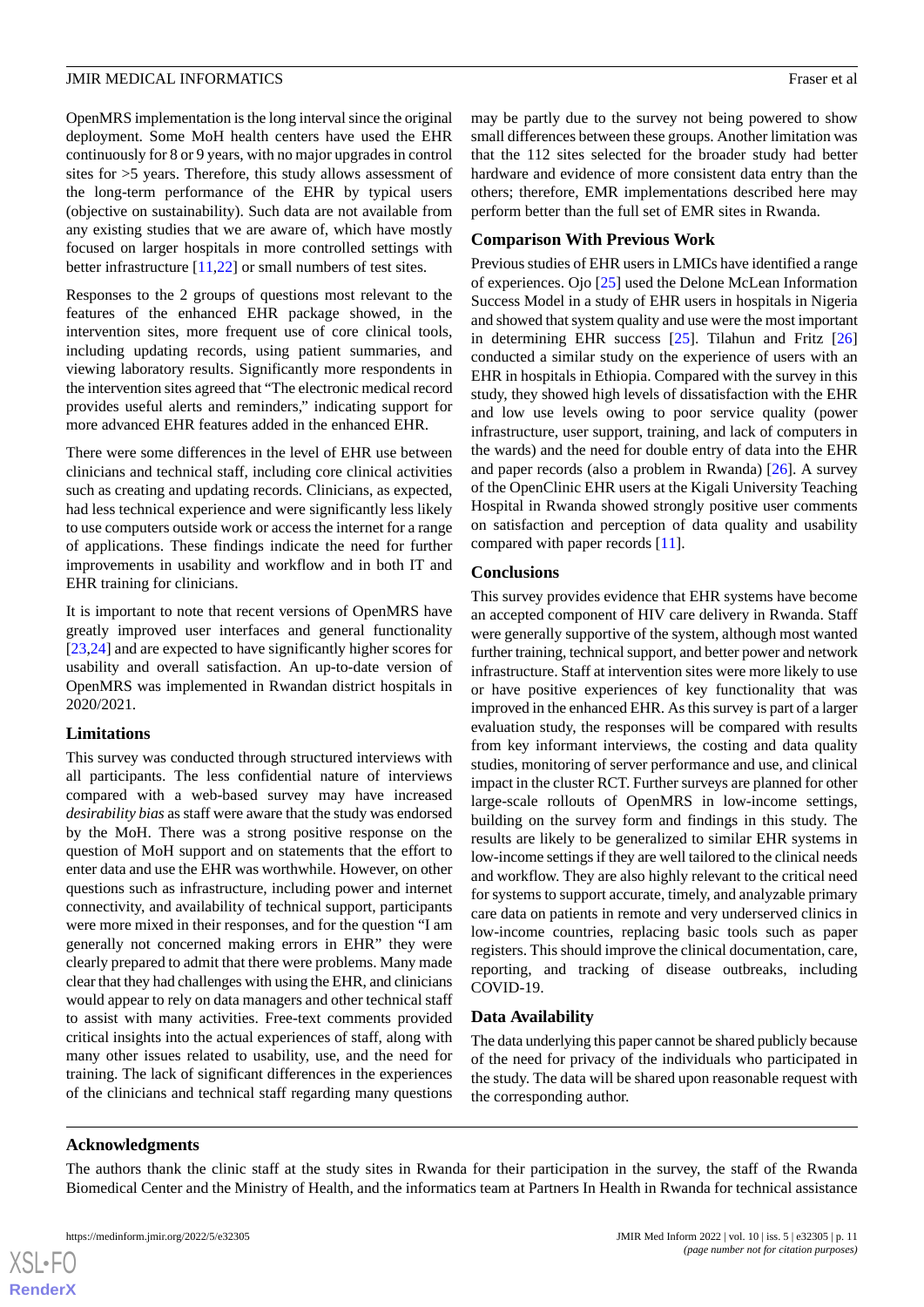and advice. The authors thank Dr Tao Liu and Dr Ian Bacher for assistance with statistical analysis and Dr Eric Green (Duke University) for assistance with the RCT design and randomization.

This research was supported by the President's Emergency Plan for AIDS Relief through the Centers for Disease Control and Prevention under program grant U01 GH000782-01 awarded to the National University of Rwanda. Additional funding was provided by Brown University, Providence, Rhode Island, United States. A pilot study of the user survey was funded by the Rockefeller Foundation (grant 2010 THS 312). HSF was a Marie Skłodowska-Curie Fellow 2015-2017, funded by the European Union's Horizon 2020 research and innovation program under grant agreement 661289, "Global eHealth."

The development of OpenMRS was funded by several sources, including the Rockefeller Foundation, US Centers for Disease Control and Prevention, World Health Organization, International Development Research Centre (Ottawa, Ontario, Canada), and Partners In Health.

#### **Authors' Contributions**

HSF, MM, JR, XS, WN, CS, JC, and AU designed the study. All authors assisted in the collection and/or analysis of the data. HSF, MM, JR, XS, CS, JC, and AU drafted the manuscript. All the authors critically reviewed the manuscript for content and signed the final version.

#### **Conflicts of Interest**

HSF and CS are cofounders of the OpenMRS electronic health record project. JR and XS worked for the Centers for Disease Control and Prevention Division of Global HIV and Tuberculosis, which funded this study. None of these individuals received compensation for their time from the Centers for Disease Control and Prevention implementation science grant. HSF received travel and accommodation support for study meetings and workshops from the grant. Jembi Health Systems, whose director is CS, received funds from a grant for software development work on OpenMRS. The findings and conclusions in this report are those of the authors and do not necessarily represent the official position of the funding agencies.

### **Multimedia Appendix 1**

<span id="page-11-0"></span>Survey form in English and Kinyarwanda. [[DOCX File , 88 KB](https://jmir.org/api/download?alt_name=medinform_v10i5e32305_app1.docx&filename=253b38b464689ebe01f849b098e6653f.docx)-[Multimedia Appendix 1\]](https://jmir.org/api/download?alt_name=medinform_v10i5e32305_app1.docx&filename=253b38b464689ebe01f849b098e6653f.docx)

#### <span id="page-11-1"></span>**References**

- <span id="page-11-2"></span>1. Berwick D. Escape Fire: Designs for the Future of Health Care. San Francisco, CA: John Wiley & Sons, Inc; 2004.
- 2. Fraser HS, Allen C, Bailey C, Douglas G, Shin S, Blaya J. Information systems for patient follow-up and chronic management of HIV and tuberculosis: a life-saving technology in resource-poor areas. J Med Internet Res 2007 Oct 22;9(4):e29 [\[FREE](https://www.jmir.org/2007/4/e29/) [Full text\]](https://www.jmir.org/2007/4/e29/) [doi: [10.2196/jmir.9.4.e29\]](http://dx.doi.org/10.2196/jmir.9.4.e29) [Medline: [17951213](http://www.ncbi.nlm.nih.gov/entrez/query.fcgi?cmd=Retrieve&db=PubMed&list_uids=17951213&dopt=Abstract)]
- <span id="page-11-4"></span><span id="page-11-3"></span>3. Douglas G, Gadabu O, Joukes S, Mumba S, McKay MV, Ben-Smith A, et al. Using touchscreen electronic medical record systems to support and monitor national scale-up of antiretroviral therapy in Malawi. PLoS Med 2010 Aug 10;7(8):e1000319 [[FREE Full text](https://dx.plos.org/10.1371/journal.pmed.1000319)] [doi: [10.1371/journal.pmed.1000319](http://dx.doi.org/10.1371/journal.pmed.1000319)] [Medline: [20711476](http://www.ncbi.nlm.nih.gov/entrez/query.fcgi?cmd=Retrieve&db=PubMed&list_uids=20711476&dopt=Abstract)]
- <span id="page-11-5"></span>4. Rotich JK, Hannan TJ, Smith FE, Bii J, Odero WW, Vu N, et al. Installing and implementing a computer-based patient record system in sub-Saharan Africa: the Mosoriot Medical Record System. J Am Med Inform Assoc 2003;10(4):295-303 [[FREE Full text](http://europepmc.org/abstract/MED/12668697)] [doi: [10.1197/jamia.M1301](http://dx.doi.org/10.1197/jamia.M1301)] [Medline: [12668697](http://www.ncbi.nlm.nih.gov/entrez/query.fcgi?cmd=Retrieve&db=PubMed&list_uids=12668697&dopt=Abstract)]
- <span id="page-11-6"></span>5. Fraser H, Jazayeri D, Nevil P, Karacaoglu Y, Farmer P, Lyon E, et al. An information system and medical record to support HIV treatment in rural Haiti. BMJ 2004 Nov 13;329(7475):1142-1146 [\[FREE Full text\]](http://europepmc.org/abstract/MED/15539669) [doi: [10.1136/bmj.329.7475.1142](http://dx.doi.org/10.1136/bmj.329.7475.1142)] [Medline: [15539669](http://www.ncbi.nlm.nih.gov/entrez/query.fcgi?cmd=Retrieve&db=PubMed&list_uids=15539669&dopt=Abstract)]
- <span id="page-11-7"></span>6. GDP per capita (current US\$) - Rwanda. The World Bank. URL: [https://data.worldbank.org/indicator/NY.GDP.PCAP.](https://data.worldbank.org/indicator/NY.GDP.PCAP.CD?locations=RW) [CD?locations=RW](https://data.worldbank.org/indicator/NY.GDP.PCAP.CD?locations=RW) [accessed 2022-04-20]
- <span id="page-11-9"></span><span id="page-11-8"></span>7. Rwanda Population-based HIV Impact Assessment. ICAP University of Columbia. URL: [https://phia.icap.columbia.edu/](https://phia.icap.columbia.edu/wp-content/uploads/2019/10/RPHIA-Summary-Sheet_Oct-2019.pdf) [wp-content/uploads/2019/10/RPHIA-Summary-Sheet\\_Oct-2019.pdf](https://phia.icap.columbia.edu/wp-content/uploads/2019/10/RPHIA-Summary-Sheet_Oct-2019.pdf) [accessed 2022-04-20]
- <span id="page-11-10"></span>8. Kayumba K, Nsanzimana S, Binagwaho A, Mugwaneza P, Rusine J, Remera E, et al. TRACnet internet and short message service technology improves time to antiretroviral therapy initiation among HIV-infected infants in Rwanda. Pediatr Infect Dis J 2016 Jul;35(7):767-771 [[FREE Full text](http://europepmc.org/abstract/MED/27031258)] [doi: [10.1097/INF.0000000000001153\]](http://dx.doi.org/10.1097/INF.0000000000001153) [Medline: [27031258](http://www.ncbi.nlm.nih.gov/entrez/query.fcgi?cmd=Retrieve&db=PubMed&list_uids=27031258&dopt=Abstract)]
- 9. DHIS2 Documentation homepage. DHIS2 Documentation. URL:<https://docs.dhis2.org/en/home.html> [accessed 2022-04-20] 10. Ali K, Mysha S, Gikandi N, Joshua O, Donna M. Bending the Cost Curve in Implementing Electronic Medical Record
- Systems: Lessons Learnt from Kenya. Calgary, AB: ACTA Press; 2014.
- 11. Uwambaye P, Njunwa K, Nuhu A, Kumurenzi A, Isyagi M, Murererehe J, et al. Health care consumer's perception of the Electronic Medical Record (EMR) system within a referral hospital in Kigali, Rwanda. Rwanda J 2017;4(1):48-53. [doi: [10.4314/rj.v4i1.7F](http://dx.doi.org/10.4314/rj.v4i1.7F)]

[XSL](http://www.w3.org/Style/XSL)•FO **[RenderX](http://www.renderx.com/)**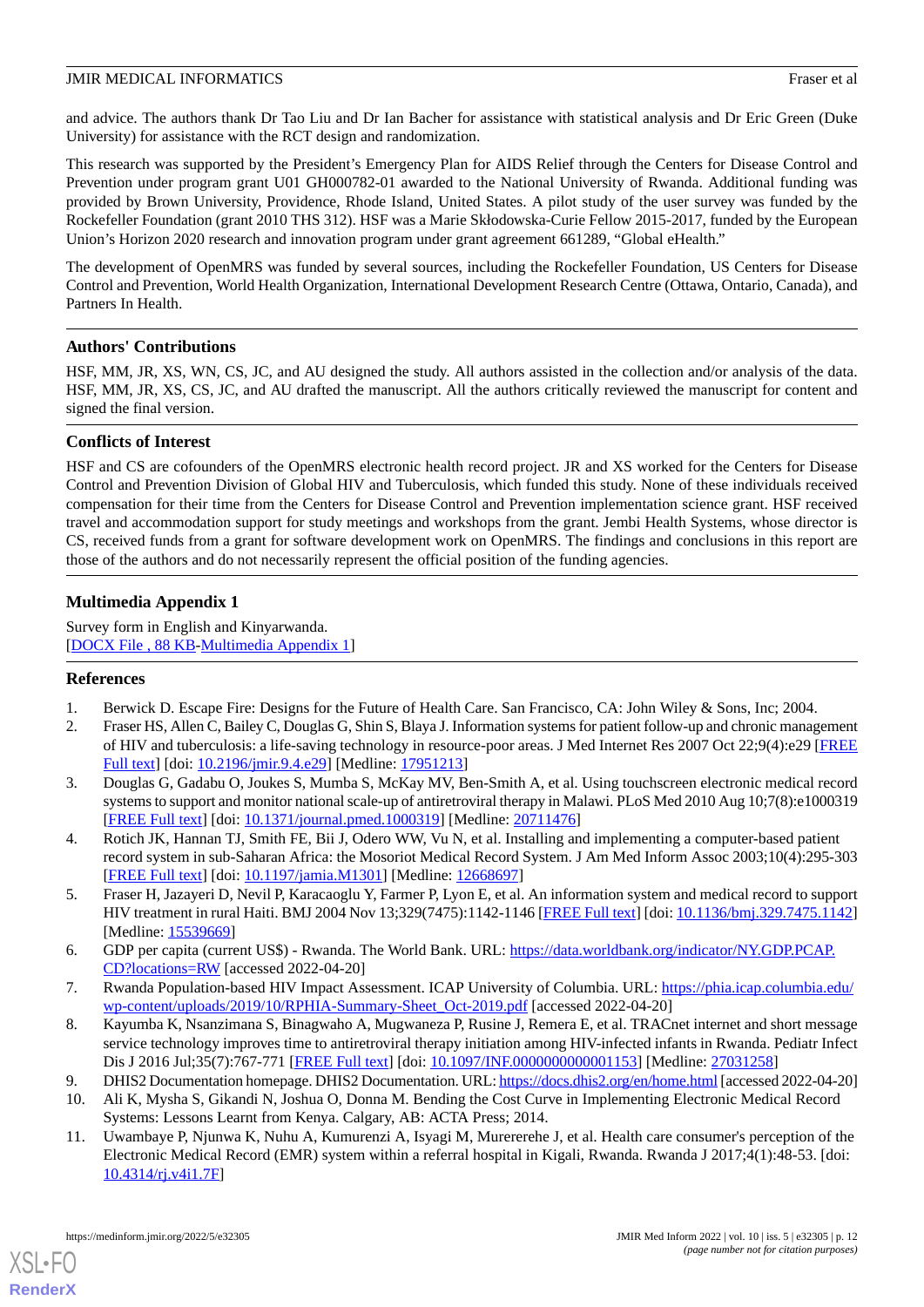- <span id="page-12-0"></span>12. Mamlin BW, Biondich PG, Wolfe BA, Fraser H, Jazayeri D, Allen C, et al. Cooking up an open source EMR for developing countries: OpenMRS - a recipe for successful collaboration. AMIA Annu Symp Proc 2006:529-533 [[FREE Full text\]](http://europepmc.org/abstract/MED/17238397) [Medline: [17238397](http://www.ncbi.nlm.nih.gov/entrez/query.fcgi?cmd=Retrieve&db=PubMed&list_uids=17238397&dopt=Abstract)]
- <span id="page-12-2"></span><span id="page-12-1"></span>13. National roll out of the Rwanda OpenMRS electronic medical record to improve healthcare delivery. AMIA 2013. URL: <https://dblp.org/pid/148/5735.html> [accessed 2022-04-20]
- <span id="page-12-3"></span>14. Seymour RP, Tang A, DeRiggi J, Munyaburanga C, Cuckovitch R, Nyirishema P, et al. Training software developers for electronic medical records in Rwanda. Stud Health Technol Inform 2010;160(Pt 1):585-589. [Medline: [20841754\]](http://www.ncbi.nlm.nih.gov/entrez/query.fcgi?cmd=Retrieve&db=PubMed&list_uids=20841754&dopt=Abstract)
- <span id="page-12-4"></span>15. Muinga N, Magare S, Monda J, Kamau O, Houston S, Fraser H, et al. Implementing an open source electronic health record system in Kenyan health care facilities: case study. JMIR Med Inform 2018 Apr 18;6(2):e22 [\[FREE Full text\]](http://medinform.jmir.org/2018/2/e22/) [doi: [10.2196/medinform.8403\]](http://dx.doi.org/10.2196/medinform.8403) [Medline: [29669709](http://www.ncbi.nlm.nih.gov/entrez/query.fcgi?cmd=Retrieve&db=PubMed&list_uids=29669709&dopt=Abstract)]
- <span id="page-12-5"></span>16. Were MC, Nyandiko WM, Huang KT, Slaven JE, Shen C, Tierney WM, et al. Computer-generated reminders and quality of pediatric HIV care in a resource-limited setting. Pediatrics 2013 Mar;131(3):e789-e796. [doi: [10.1542/peds.2012-2072](http://dx.doi.org/10.1542/peds.2012-2072)] [Medline: [23439898](http://www.ncbi.nlm.nih.gov/entrez/query.fcgi?cmd=Retrieve&db=PubMed&list_uids=23439898&dopt=Abstract)]
- <span id="page-12-6"></span>17. Oluoch T, Katana A, Kwaro D, Santas X, Langat P, Mwalili S, et al. Effect of a clinical decision support system on early action on immunological treatment failure in patients with HIV in Kenya: a cluster randomised controlled trial. Lancet HIV 2016 Feb;3(2):e76-e84 [\[FREE Full text\]](http://europepmc.org/abstract/MED/26847229) [doi: [10.1016/S2352-3018\(15\)00242-8](http://dx.doi.org/10.1016/S2352-3018(15)00242-8)] [Medline: [26847229\]](http://www.ncbi.nlm.nih.gov/entrez/query.fcgi?cmd=Retrieve&db=PubMed&list_uids=26847229&dopt=Abstract)
- <span id="page-12-7"></span>18. Puttkammer N, Zeliadt S, Balan J, Baseman J, Destiné R, Domerçant JW, et al. Development of an electronic medical record based alert for risk of HIV treatment failure in a low-resource setting. PLoS One 2014;9(11):e112261 [\[FREE Full](https://dx.plos.org/10.1371/journal.pone.0112261) [text](https://dx.plos.org/10.1371/journal.pone.0112261)] [doi: [10.1371/journal.pone.0112261\]](http://dx.doi.org/10.1371/journal.pone.0112261) [Medline: [25390044](http://www.ncbi.nlm.nih.gov/entrez/query.fcgi?cmd=Retrieve&db=PubMed&list_uids=25390044&dopt=Abstract)]
- <span id="page-12-9"></span><span id="page-12-8"></span>19. Consolidated Guidelines on the Use of Antiretroviral Drugs for Treating and Preventing HIV Infection (2016). Geneva: World Health Organization; 2016.
- <span id="page-12-10"></span>20. Collect data anywhere. Open Data Kit. URL:<https://getodk.org> [accessed 2022-04-20]
- <span id="page-12-11"></span>21. R: A Language and Environment for Statistical Computing. Vienna, Austria: R Foundation for Statistical Computing; 2013.
- <span id="page-12-13"></span><span id="page-12-12"></span>22. Fritz F, Tilahun B, Dugas M. Success criteria for electronic medical record implementations in low-resource settings: a systematic review. J Am Med Inform Assoc 2015 Mar; 22(2): 479-488. [doi: [10.1093/jamia/ocu038](http://dx.doi.org/10.1093/jamia/ocu038)] [Medline: [25769683\]](http://www.ncbi.nlm.nih.gov/entrez/query.fcgi?cmd=Retrieve&db=PubMed&list_uids=25769683&dopt=Abstract)
- <span id="page-12-14"></span>23. Bahmni Wiki. Bahmni. URL:<https://bahmni.atlassian.net/wiki/spaces/BAH/overview> [accessed 2022-04-20]
- 24. OpenMRS Medical Record System. OpenMRS. URL: <https://www.openmrs.org> [accessed 2022-04-20]
- 25. Ojo AI. Validation of the DeLone and McLean information systems success model. Healthc Inform Res 2017 Jan;23(1):60-66 [[FREE Full text](https://www.e-hir.org/DOIx.php?id=10.4258/hir.2017.23.1.60)] [doi: [10.4258/hir.2017.23.1.60](http://dx.doi.org/10.4258/hir.2017.23.1.60)] [Medline: [28261532](http://www.ncbi.nlm.nih.gov/entrez/query.fcgi?cmd=Retrieve&db=PubMed&list_uids=28261532&dopt=Abstract)]
- 26. Tilahun B, Fritz F. Comprehensive evaluation of electronic medical record system use and user satisfaction at five low-resource setting hospitals in Ethiopia. JMIR Med Inform 2015 May 25;3(2):e22 [[FREE Full text\]](https://medinform.jmir.org/2015/2/e22/) [doi: [10.2196/medinform.4106\]](http://dx.doi.org/10.2196/medinform.4106) [Medline: [26007237](http://www.ncbi.nlm.nih.gov/entrez/query.fcgi?cmd=Retrieve&db=PubMed&list_uids=26007237&dopt=Abstract)]

### **Abbreviations**

**EHR:** electronic health record **EMR:** electronic medical record **IT:** information technology LMIC: low- and middle-income country **MoH:** ministry of health **RCT:** randomized controlled trial

*Edited by C Lovis; submitted 22.07.21; peer-reviewed by M Randriambelonoro, Y Chu, FJ Sánchez-Laguna; comments to author 14.11.21; revised version received 08.01.22; accepted 31.01.22; published 03.05.22*

*Please cite as: Fraser HSF, Mugisha M, Remera E, Ngenzi JL, Richards J, Santas X, Naidoo W, Seebregts C, Condo J, Umubyeyi A User Perceptions and Use of an Enhanced Electronic Health Record in Rwanda With and Without Clinical Alerts: Cross-sectional Survey JMIR Med Inform 2022;10(5):e32305 URL: <https://medinform.jmir.org/2022/5/e32305> doi: [10.2196/32305](http://dx.doi.org/10.2196/32305) PMID:*

©Hamish S F Fraser, Michael Mugisha, Eric Remera, Joseph Lune Ngenzi, Janise Richards, Xenophon Santas, Wayne Naidoo, Christopher Seebregts, Jeanine Condo, Aline Umubyeyi. Originally published in JMIR Medical Informatics (https://medinform.jmir.org), 03.05.2022. This is an open-access article distributed under the terms of the Creative Commons

[XSL](http://www.w3.org/Style/XSL)•FO **[RenderX](http://www.renderx.com/)**